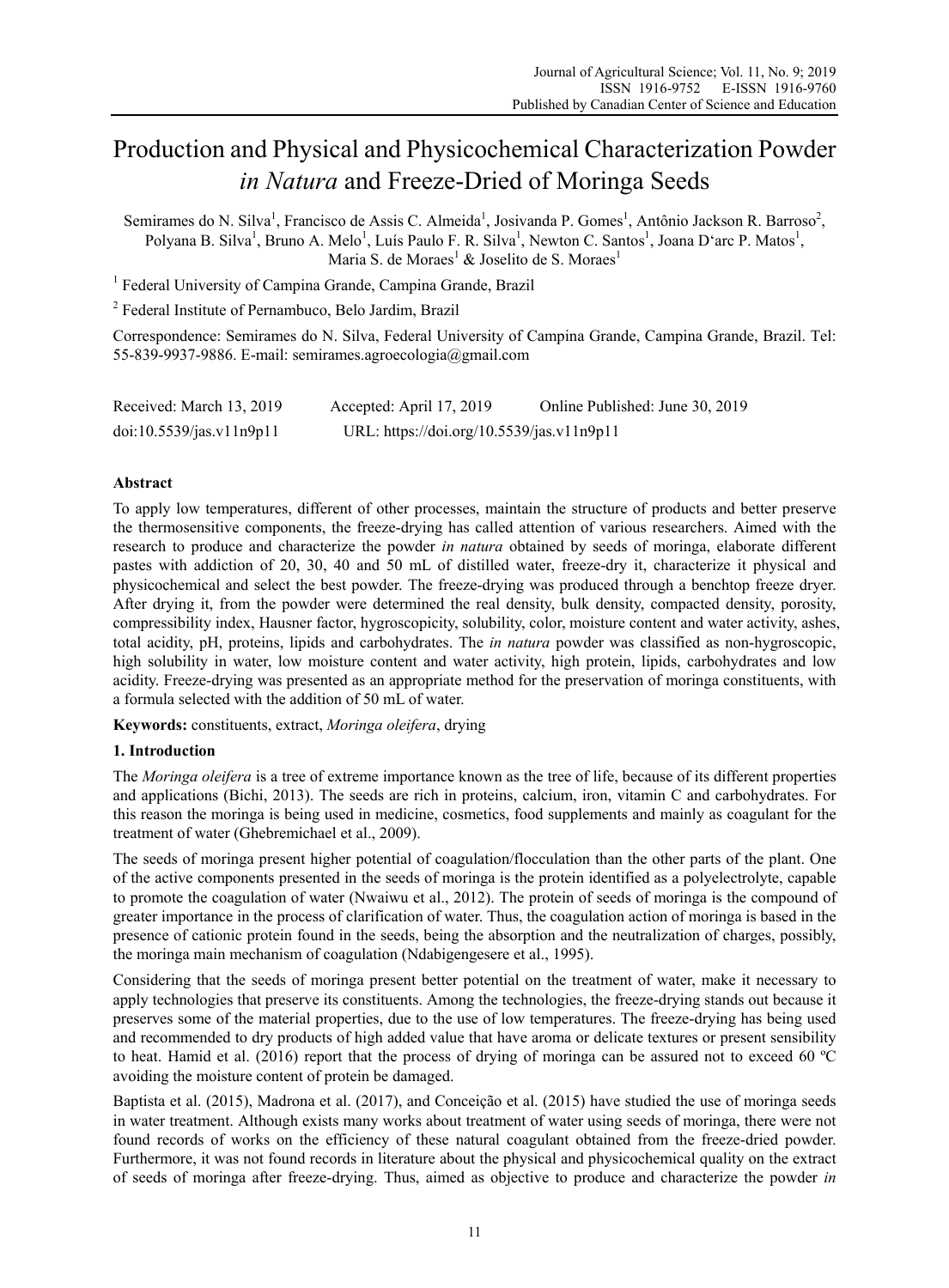natura obtained by seeds of moringa, elaborate different pastes with addiction of 20, 30, 40 and 50 mL of distilled water, freeze-dry it, characterize physical and physicochemical and select the best powder.

## **2. Material and Methods**

## 2.1 Place of Conduction of the Research

The work was conducted at the Laboratory of Processing and Storage of Agricultural Products, of the Federal University of Campina Grande, Campina Grande, Brazil.

## *2.2 Raw M Material*

The seeds used on the research were collected at Federal University of Campina Grande Campus in the city of Cajazeiras, Brazil. At the Laboratory of Processing and Storage of Agricultural Products, the seeds were selected, peeled and milled in domestic blender.

## 2.3 Elaboration of Pastes for Freeze-Drying

Freeze-dried in a benchtop freeze dryer model L101. Added 20, 30, 40 and 50 mL of distilled water to form the pastes (Figure 1). Following, placed the pastes in plastic forms and submit to freezing in a freezer up to -18 °C for 24 hours (Santos, 2016). After, freeze-dried the freeze samples were to the temperature of -54 °C for 72 hours.



Figure 1. Obtaining freeze-dried powder

*Note.* A: production of pastes; B: freeze drier; C: freeze-dried powder.

# 2.4 Physical and Physicochemical Analyzes of Powder in Natura and Freeze-dried

On the powder *in natura* and freeze-dried used the physical and physicochemical analyses of real density according to the methodology of Hawkes (2004) adapted; bulk density, according to the adapted method of Caparino et al. (2012); determined the compacted density according to Tonon et al. (2013); the porosity by the method of Krokida and Maroulis (1997); the compressibility index (CI), through the comparison between bulk density and the compacted density of powder, according to Yusof et al. (2012); the Hausner factor from the bulk and compacted density, Hausner (1967); calculated the hygroscopicity according to proposed method of Goula and Adamopoulos (2010), with modifications; determined the solubility according the methodology of Durigon (2016) modified; obtained the color in colorimeter with the data of  $a^*$  and  $b^*$  calculated the Chroma (C\*), and the parameters  $L^*$ , a<sup>\*</sup> and  $b^*$  obtained the browning index, according to methodology adapted from Palou et al. (1999).

The following determinations, with the exception of lipids, were performed according to methodology proposed by Instituto Adolfo Lutz (2008): the moisture content of water was determined by the drying method of the samples in a greenhouse up to 105 °C; the activity water through the direct reading in "Aqua-Lab", model 4TE; obtained the ashes by incineration of samples in furnace; the total acidity by titulometry and the pH by direct reading of samples homogenized in digital pHmeter; quantified the moisture content of protein by the method of Micro-Kjeldahl; obtained the quantity of lipids by modified method of Bligh and Dyer (1959) and quantified the carbohydrates removing of 100 the sum of moisture contents of water, lipids, proteins and ashes.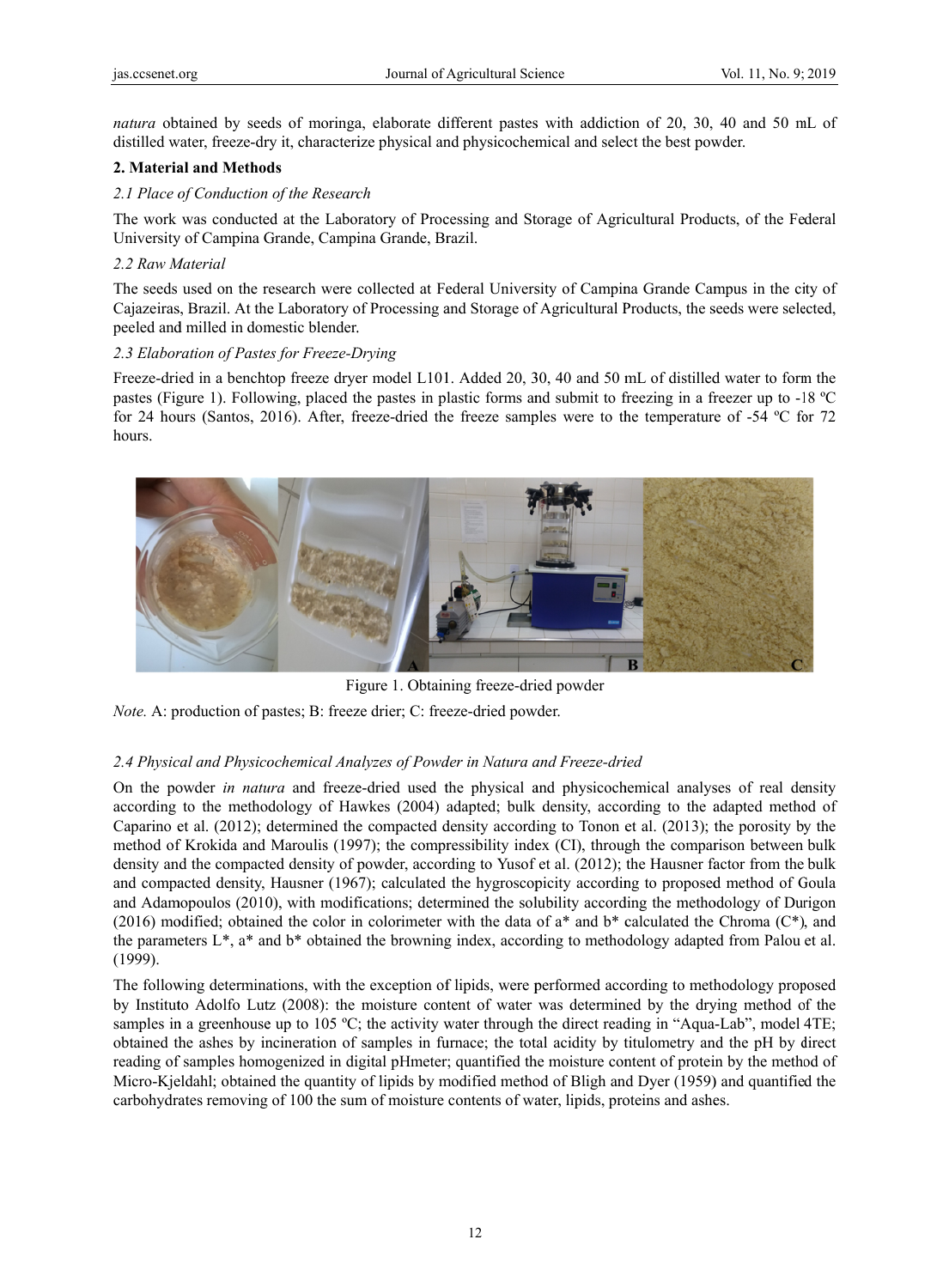# *2.5 Statistic Analyzes*

The completely randomized design was adopted, with four treatments (20, 30, 40 and 50 mL) and three repetitions. Submitted the results to analyses of variance and compared the averages by the teste of Tukey with 5% of probability using the statistic software Assistat 7.7 (Silva & Azevedo, 2016).

# **3. Results and Discussion**

On Table 1, there are the results obtained by the physical analyses of the powder *in natura* obtained from seeds of moringa. Similar results from this work on density were reported by Medeiros and Lannes (2010) when verified the physical properties of substitutes of cocoa in powder obtaining values of density varying between 0.49 and 0.69 g mL<sup>-1</sup>. Phomkaivon et al. (2018) when evaluating the flour of purple sweet potato obtained values of bulk density between 0.276 and 0.389 g cm-3. Similar results for compacted density were reported by Lavoyer (2012) when studying the powder obtained from coconut, with values between 0.58 and 0.62 g mL<sup>-1</sup>. Other very important characteristic of a powder is its porosity, in other words, the fraction of the volume of powder that is not occupied by particles. This research noticed lower value of porosity of powder *in natura*.

|  | Table 1. Physical characterization of powder in natura obtained from seeds of moringa |  |  |  |  |
|--|---------------------------------------------------------------------------------------|--|--|--|--|
|  |                                                                                       |  |  |  |  |

| Physical parameters                | Average and standard deviation |
|------------------------------------|--------------------------------|
| Real density $(g \text{ mL}^{-1})$ | $0.59 \pm 0.006$               |
| Bulk density $(g \text{ mL}^{-1})$ | $0.48 \pm 0.007$               |
| Compacted density $(g mL^{-1})$    | $0.62 \pm 0.004$               |
| Porosity $(\% )$                   | $18.77 \pm 0.85$               |
| Compressibility index $(\% )$      | $21.44\pm 0.76$                |
| Hausner factor                     | $1.27 \pm 0.01$                |
| Hygroscopicity $(\% )$             | $1.43 \pm 1.98$                |
| Solubility $(\%)$                  | $74.03 \pm 1.00$               |
| Luminosity $L^*$                   | $67.63 \pm 0.16$               |
| $a^*$                              | $2.84 \pm 0.05$                |
| h*                                 | $20.37 \pm 0.10$               |
| Chroma $C^*$                       | $20.57 \pm 0.10$               |
| Browning index $(\% )$             | $13.47\pm0.59$                 |

The indirect measures of fluidity or drainage of powder *in natura* were measured through the calculations of compressibility index and Hausner factor. In classification of Santhalakshmy et al. (2015), the powder *in natura* is poor in fluidity. The fluidity depends of various factors as morphology, size and distribution of particles, density, moisture content, production process and chemical composition of material (Lavoie et al., 2002). For the Hausner factor, the powder presented intermediate cohesiveness, according to classification of Wells (2005), in which the values lower than 1.2 are classified as of low cohesiveness; between 1.2 to 1.4 are intermediate cohesiveness; and >1.4 are considerate of high cohesiveness.

Depending of its use, the high hygroscopicity constitutes difficulty to use the product by high affinity to water and due to its complex composition (Carlos et al., 2005). Possibly, it is not going to be a problem for the powder of moringa, because according to the classification of Gea Niro Research Laboratory (2003), the powder *in natura* was considerate not hygroscopic. The powder of seeds presented high solubility in water, this parameter is elementary for the dissolution of powder in liquid. Oliveira et al. (2013) studying the solubility of particles of moringa obtained values of solubility of 87.15 to 91.44%, therefore, higher than those obtained in this research.

One of the attributes of quality and consumer preference is the color, thus, for the parameters of color the sample *in natura* presented lighter color, there was predominance of yellow color (+b\*) over the red color (+a\*), lower intensity or color saturation, this attribute is totally independent of tonality and of luminosity; noticed lower browning index.

For physicochemical analyzes noticed on Table 2, that the powder *in natura* of seeds of moringa presented lower concentration of water, according to what recommends the legislation that describes the maximum limit of acceptance of 15% of moisture content (Brasil, 2005). Bolarinwa et al. (2019) obtained moisture content ranging from 20.0 to 22.90% when making bread fortified with powder obtained from moringa seeds. In terms water activity, Ribeiro and Seravalli (2007) indicated the food can be classified in function of three groups: food of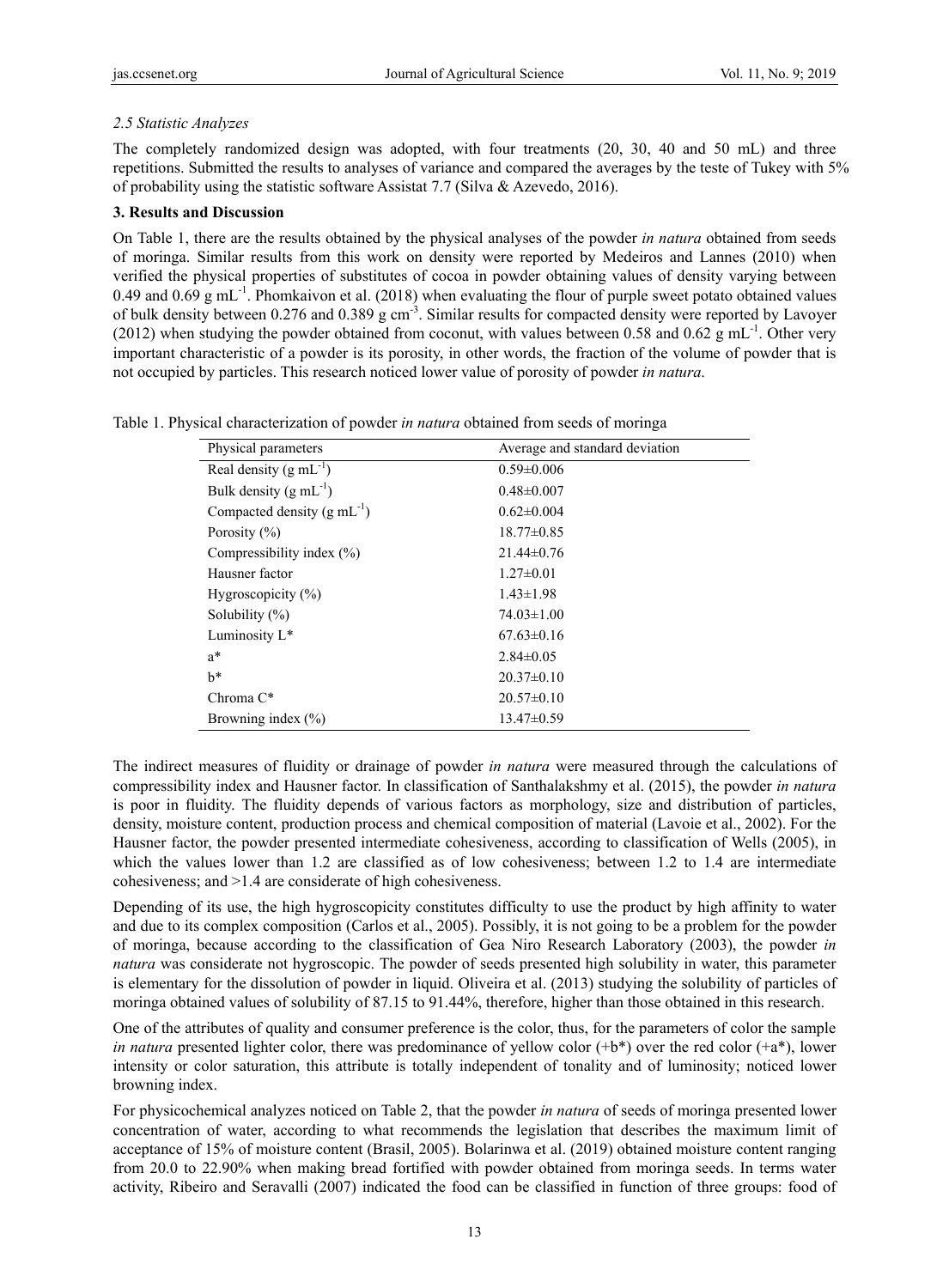lower moisture content ( $a_w$  until 0.6); intermediate moisture content ( $a_w$  between 0.6 and 0.9) and with high moisture content ( $a_w$  with values higher than 0.9). Considering the exposed data, powder water activity was classified as intermediate, what can be difficult for the growing of fungus and bacteria.

Table 2. Physicochemical characterization of powder *in natura* obtained from seeds of moringa

| Physicochemical parameters     | Average and standard deviation |
|--------------------------------|--------------------------------|
| Moisture content $(\%$ , w.b*) | $5.24 \pm 0.01$                |
| Water activity $(a_w)$         | $0.62 \pm 0.006$               |
| Ashes $(\% )$                  | $2.77 \pm 0.004$               |
| Total acidity $(\% )$          | $0.24 \pm 0.03$                |
| pH                             | $6.67 \pm 0.06$                |
| Proteins $(\% )$               | $31.92 \pm 0.32$               |
| Lipids $(\% )$                 | $31.46 \pm 1.19$               |
| Carbohydrates $(\% )$          | $28.59 \pm 1.43$               |

*Note.* \* Wet basis.

In study carried out by Passos et al. (2012) with the powder of moringa, the authors found 0.95% of ashes, value lower than what was verified in this research. The powder presented lower acidity, attending the requirements foreseen by Brazilian legislation that determine a minimum of 0.8% of acidity in citric acid (Brasil, 2005). Passos et al. (2012), found pH value of 7.47%, being higher to those obtained in this work.

Teixeira et al. (2013) when evaluating the hamburger elaborated with different concentrations of wheat of leaves of moringa obtained values of proteins of 21.12, 20.68, 20.34 and 20.20%, and for lipids the authors verified quantities of 7.30, 6.73, 7.06 and 6.68%. Moyo et al. (2011) evaluating the chemical composition of dry leaves of moringa the authors found protein value of 30.29%. Passos et al. (2012) found for the powder of moringa values lower than those found in this work for proteins (23.29%) and lipids (17.37%). Gandji et al. (2018) studying the chemical composition of powder of the dry leave of moringa verified 21.1% of proteins and 38.2% of carbohydrates. According to Zaku et al. (2015), all parts of the plant of moringa have important nutrients ratio to absorption our organism. The leaves, as the seeds, are rich in proteins, minerals, beta-carotene and antioxidants composts that are frequently deficient among the diets of the population of countries in development (Leone et al., 2015).

Observed a pattern among the formulations, real density presented a variation of 0.05 g mL<sup>-1</sup>, which values obtained for bulk density presented no statistical difference (Table 3). The density of a powder is directly connected to the structure of particles and, consequently, the capacity of flow and compression, representing an important parameter on the stage of development of a formulation, although, there is no scale to determine the limits (Murakami et al., 2009). Observed that the compacted density reduced with the addition of water, adding 20 mL to the one that presented higher value and 50 mL to the one of lower compaction. The powders presented values of density very different to those obtained by Zea et al. (2013) for the mix of guava and dragon fruit freeze-dried  $(1.474 \text{ and } 1.503 \text{ g cm}^3)$ , respectively. According to Ceballos et al.  $(2012)$ , density is one of the factors that interfere in the wettability of powders, important characteristic to tackle on the first stage of reconstitution of a product in powder. The porosity also increased with the addition of water, observed the freeze-dried powder is much porous and with tendency to present lower densities, because the pores have small size.

In respect to values to index of compressibility and Hausner factor, the addition of 50 mL resulted in lower value, differing statistically from the others. The freeze-dried powder, fits the classification of Santhalakshmy et al. (2015) with the flow poor and bad, respectively, once the values between 15 and 20% indicate good flow, 20-35% poor flow, 35-45% indicate bad flow and higher that 45% very bad flow. Distinct results (15.89 to 25.02%) were obtained by Caliskan and Dirim (2016) when studying the freeze-dried powder of Rhus coriaria. The determination of properties of flow of powder assists in the projection of equipment for storage, transport, or general manipulation of solids in bulk (Staniforth, 2005). For the Hausner factor, the powders presented intermediate cohesiveness for the addition of 50 mL and high cohesiveness for the other additions, according to the classification of Wells (2005).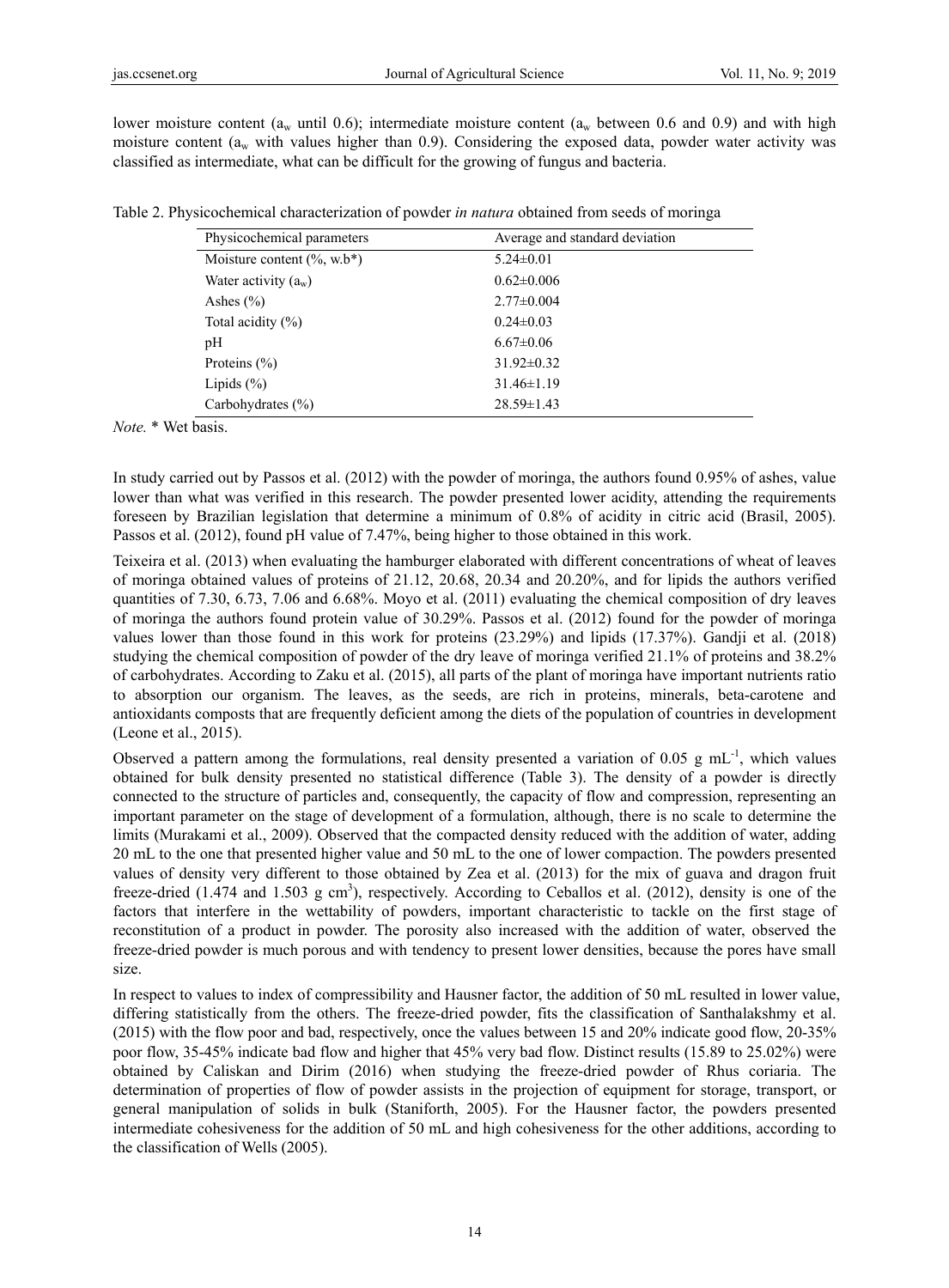| Physical parameters                     | Formation of freeze-dried paste |                   |         |                   |        |  |  |  |  |  |
|-----------------------------------------|---------------------------------|-------------------|---------|-------------------|--------|--|--|--|--|--|
|                                         | $20 \text{ mL}$                 | $30 \text{ mL}$   | $40$ mL | $50$ mL           | $CV\%$ |  |  |  |  |  |
| Real density $(g mL^{-1})$              | 0.39 <sub>b</sub>               | 0.44a             | 0.43ab  | 0.44a             | 3.91   |  |  |  |  |  |
| Bulk density $(g \text{ mL}^{-1})$      | 0.34a                           | 0.32a             | 0.31a   | 0.30a             | 0.4    |  |  |  |  |  |
| Compacted density $(g \text{ mL}^{-1})$ | 0.54a                           | 0.51 <sub>b</sub> | 0.49c   | 0.40d             | 1.18   |  |  |  |  |  |
| Porosity $(\% )$                        | 15.93c                          | 24.49b            | 29.11ab | 32.01a            | 3.80   |  |  |  |  |  |
| Compressibility index $(\% )$           | 37.19a                          | 37.44a            | 37.15a  | 25.40b            | 2.57   |  |  |  |  |  |
| Hausner factor                          | 1.59a                           | 1.61a             | 1.59a   | 1.34 <sub>b</sub> | 3.01   |  |  |  |  |  |
| Hygroscopicity $(\% )$                  | 2.51a                           | 2.74a             | 2.61a   | 2.60a             | 0.55   |  |  |  |  |  |
| Solubility $(\%)$                       | 75.42a                          | 74.64a            | 76.21a  | 73.88a            | 2.54   |  |  |  |  |  |
| Luminosity L*                           | 73.14b                          | 75.52a            | 75.36a  | 75.00a            | 0.12   |  |  |  |  |  |
| $a^*$                                   | 1.65a                           | 1.64a             | 1.66a   | 1.61a             | 0.30   |  |  |  |  |  |
| $h^*$                                   | 19.49a                          | 18.77b            | 17.86c  | 16.94d            | 1.02   |  |  |  |  |  |
| Chroma $C^*$                            | 19.57a                          | 18.77b            | 17.98c  | 17.11d            | 0.56   |  |  |  |  |  |
| Browning index $(\% )$                  | 10.84a                          | 9.82a             | 9.80a   | 8.64a             | 2.81   |  |  |  |  |  |

|  | Table 3. Physical characterization of freeze-dried powder in natura obtained from seeds of moringa |  |  |  |  |
|--|----------------------------------------------------------------------------------------------------|--|--|--|--|
|  |                                                                                                    |  |  |  |  |

*Note*. The measures followed by the same letter do not differ statistically with each other by the test of Tukey to 5% of probability. CV: Coefficient of Variation.

Different statistics were observed among the powders on the hygroscopicity and the solubility. The hygroscopicity of powders are related to capacity to absorb the moisture content of the environment. According to classification of Gea Niro Research Laboratory (2003), the powders can be classified as not hygroscopic (< 10); slightly hygroscopic (10.1-15.0); very hygroscopic (20.1-25.0); extremely hygroscopic (> 25.0); based on these values of reference, the powders were classified as not hygroscopic. Cavalcante et al. (2017) evaluating the parameters of drying of pulp of soursop in spray dryer verified that the hygroscopicity of the powders variated from 7.56 to 13.12%, being such slightly hygroscopic. In terms of solubility, the powders present high solubility, promising results for the objective of the work, because the solubility developed a key role on the dissolution of powders in water. Sogi et al. (2015) obtain similar values (66.80 to 78.69%) of solubility in study with different process of drying of Tommy Atkin mango.

The powders present high luminosity with values above 70. About the colors a\* and b\*, verified that the powder *in natura* presented statistic difference only for the parameter b<sup>\*</sup>, having the powders presented predominance of yellow. For Chroma C\* observed decrease with the addition of distilled water on the formation of freeze-dried paste, being the addition of 50 mL the one which presented lower value. The index of browning of lower powders, indicating the prospective of not occurrence of enzymatic browning or not enzymatic during possible storage. The color of powder can be affected by countless variables such as: genotype, process of milling, drying, storage, among other factors (Pathare et al., 2013).

On Table 4, there are described the average values obtained for the physiochemical characterization of freeze-dried powder. The powders presented lower moisture content of water, though are according to what is stablished by Health Surveyence National Agency that permits the maximum of 5% of freeze-dried products, (Brasil, 1978).

Table 4. Physicochemical characterization of freeze-dried powder *in natura* obtained from seeds of moringa

|                                | Formation of freeze-dried paste |                 |         |         |        |  |  |  |
|--------------------------------|---------------------------------|-----------------|---------|---------|--------|--|--|--|
| Physicochemical parameters     | $20 \text{ mL}$                 | $30 \text{ mL}$ | $40$ mL | $50$ mL | $CV\%$ |  |  |  |
| Moisture content $(\%$ , d.b*) | 1.73a                           | 1.82a           | 1.68a   | 1.76a   | 3.34   |  |  |  |
| Water activity $(a_w)$         | 0.051a                          | 0.053a          | 0.051a  | 0.051a  | 1.09   |  |  |  |
| Ashes $(\% )$                  | 2.90 <sub>bc</sub>              | 3.02ab          | 2.82c   | 3.19a   | 2.38   |  |  |  |
| Total acidity $(\% )$          | 0.48a                           | 0.45a           | 0.54a   | 0.54a   | 3.80   |  |  |  |
| pН                             | 5.93                            | 6.12            | 5.40    | 5.34    | 2.51   |  |  |  |
| Proteins $(\% )$               | 33.96a                          | 33.80a          | 34.22a  | 34.31a  | 1.68   |  |  |  |
| Lipids $(\% )$                 | 27.33b                          | 27.14b          | 38.12a  | 30.96ab | 2.05   |  |  |  |
| Carbohydrates $(\% )$          | 34.06a                          | 34.20a          | 23.14b  | 29.77ab | 2.11   |  |  |  |

*Note*. The measures followed by the same letter do not differ statistically with each other by the test of Tukey to 5% of probability. \*: Dry basis. CV: Coefficient of Variation.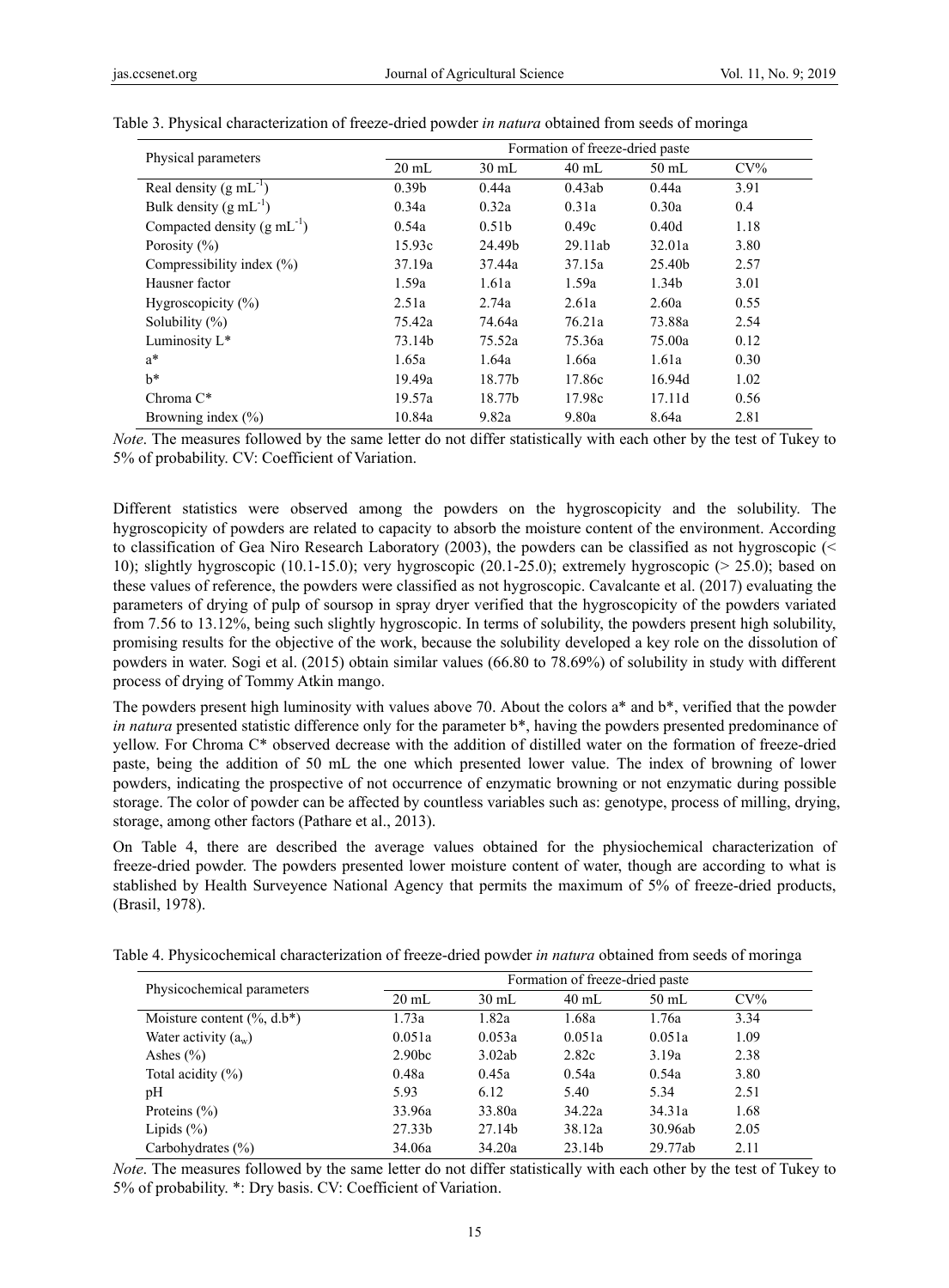In terms water activity, the powders were classified as having low water activity, according the classification of Ribeiro and Seravalli (2007). When analyzing the profile and the physicochemical characterization of masses of tamarind enriched with leaves of moringa, Andriambelo et al. (2015), verified values of activities varying between 0.49 and 0.59. Also in accordance with the authors, to avoid the risk of chemical deterioration of food such as lipid oxidation, enzymatic and not enzymatic browning, developing of microorganisms during the conservation of food in environment temperature, the value activity water must be between 0.2-0.3.

Observed statistic difference for the ashes. In study about pulps commercialized in Alagoas, Temóteo et al. (2012) observed the acidity of 0.94% in citric acid for the powder of freeze-dried pulp of acerola. This value is higher than the one found on the study for freeze-dried powder of *M. oleifera*. Different results (3.18%), also, were found by Oliveira (2012) when drying through freeze-drying the pulp of cajá.

Moreira et al. (2013) obtained lower value for the pH (3.75) and higher for acidity (3.28%) in the pulp of dehydrated Tommy Atkin mango by freeze-drying. The pH is one of the intrinsic factors to products that are related to the development of microorganism, enzymatic activities, retention of flavor, odor and of general conservation of product (Sousa et al., 2018). In function of this parameter, according to Souza et al. (2008), the food can be classified in: slightly acid (pH  $> 4.5$ ), acids (4.0 to 4.5) and very acid (< 4.0). In face of this classification, the powders presented lower acids.

The quantity of proteins in formulations not presented difference. Considering the resolution - RDC nº 54, that Dispose about the Technical Regulation on Complementary Nutritional Information, the physicochemical analyzes showed that the powder can be considerate with higher moisture content of protein, since that has quantity higher that those stablished for this RDC (minimum of 12 g by 100 grams), (Brasil, 2012). Macambira et al. (2018) found in the chemical composition of the bran of leaves of moringa 18.31% of proteins. All parts of moringa are rich in nutrients and favorable compounds to the well functioning of organism

The powder presented great quantities of carbohydrates. The high moisture content in carbohydrates is indicative of vegetal potentially energetic. Basso (2017) verified in this study the chemical composition of jackfruit that the process of freeze-drying not reduced to quantity of ashes, proteins and lipids. Celestino (2010) quotes as advantages of freeze-drying the concentration of nutritional compounds, increasing the value o these products. Affirmative that in part is in accordance with Ghribi et al. (2015), Oberoi and Sogi (2015), and Samoticha et al. (2016), that proved on their researches the efficiency of process of freeze-drying on the preservation of its constituents.

The powder can be considerate to have quality, because present lower moisture content and water activity, not hygroscopic, and are of higher solubility. Such characteristics are commonly described as important for products in powder (Bakar et al., 2013). This work is one of the pioneers in the production, study and physical and physicochemical characterization of freeze-dried powder of seeds of moringa. For this reason there are not many sources of comparison with these aspects.

## **4. Conclusion**

The powder *in natura* was classified as not hygroscopic of high solubility, low moisture content and water activity, high of protein, lipids and carbohydrates and of low acidity. For the physical analyzes of freeze-dried powder, the addition of 50 mL of distilled water promoted lower values of compressibility index and Hausner factor and higher porosity. Classified the freeze-dried powder as not hygroscopics and of high solubility in water. The freeze-drying caused reduction of moisture content and activity water, turning the freeze-dried powders more stable and contributing to the maintenance of its physicochemical and nutritional quality. The freeze-drying presented for the moringa as appropriate method in the preservation of their constituents, being the formulation with addition of 50 mL of water selected.

## **References**

- Andriambelo, N. H., Lafarge, C., Saurel, R., & Razanamparany, L. J. (2015). Analyse du profil de texture (tpa) et caractérisation physicochimiques des pâtes de tamarin enrichies en feuilles de *Moringa oleifera*. *Afrique Science, 11*(2), 66-75.
- Bakar, J., E, S. C., Muhammad, K., Hashim, D. M., & Adzahan, N. (2013). Spray-drying optimization for red pitaya peel (*Hylocereus polyrhizus*). *Food and Bioprocess Technology, 6*(5), 1332-1342. https://doi.org/ 10.1007/s11947-012-0842-5
- Basso, A. M. (2017). *Estudo da composição química da jaca (Artocarpus heterophyllus Lam.) desidratada, in natura e liofilizada* (118 f, Dissertação (Mestrado em Química), Universidade Federal do Rio Grande do Norte, Natal).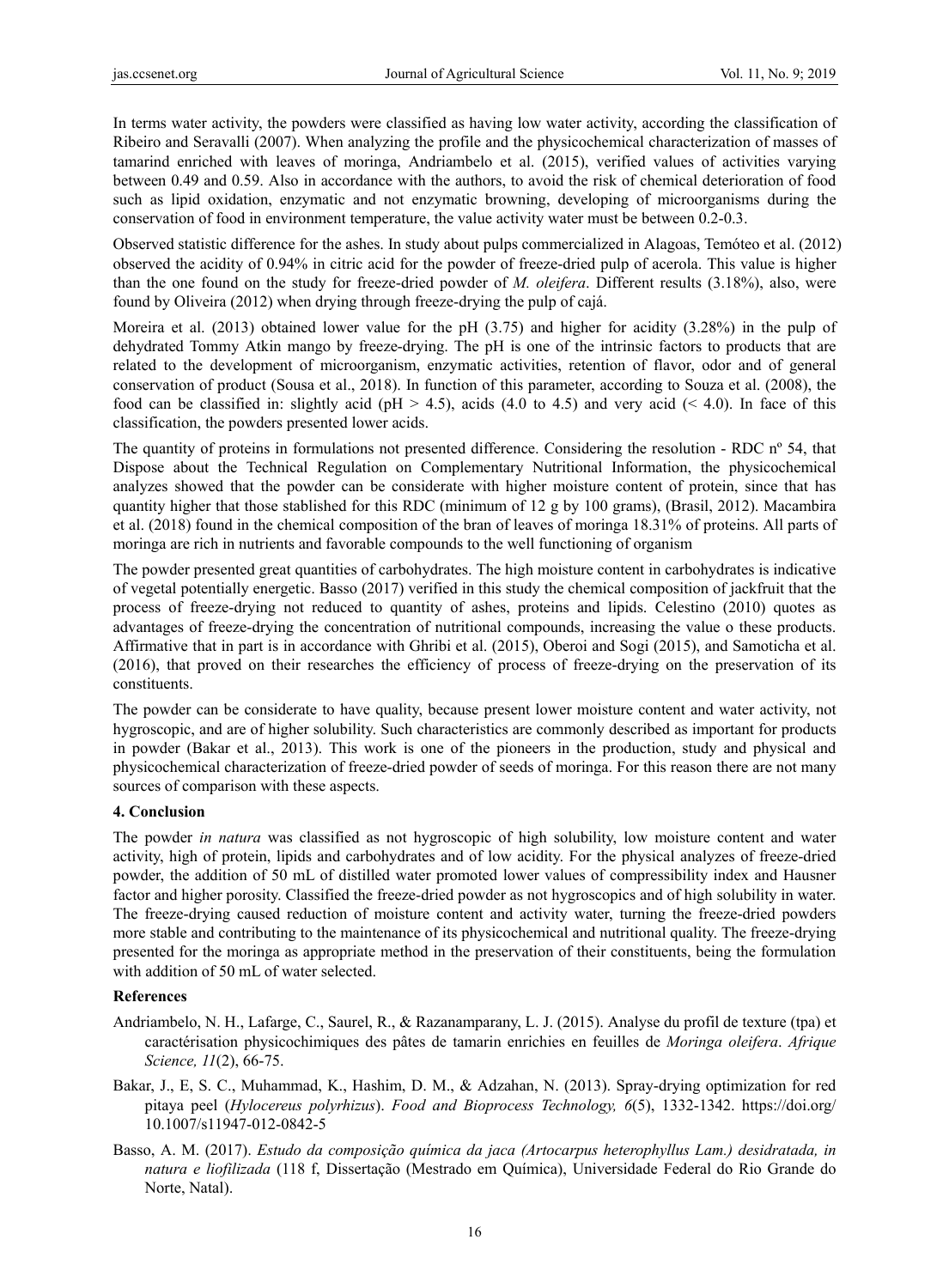- Baptista, A. T. A., Coldebella, P. F., Cardines, P. H. F., Gomes, R. G., Vieira, M. F., Bergmasco, R., & Vieira, A. M. S. (2015). Coagulation-flocculation process with ultrafiltered saline extract of *Moringa oleifera* for the treatment of surface water. *Chemical Engineering Journal, 276*, 166-173. https://doi.org/10.1016/ j.cej.2015.04.045
- Bichi, M. H. (2013). A review of the applications of *Moringa oleifera* seeds extract in water treatment. *Civil and Environmental Researchi, 3*(8), 1-11.
- Bligh, E. G., & Dyer, W. J. (1959). A rapid method of total lipid extraction and purification. *Canadian Journal Biochemistry Physiology, 37*, 911-917. https://doi.org/10.1139/y59-099
- Bolarinwa, I. F., Aruna, T. E., & Raji, A. O. (2019). Nutritive value and acceptability of bread fortified with moringa seed powder. *Journal of the Saudi Society of Agricultural Sciences, 18*(2), 195-200. https://doi.org/10.1016/j.jssas.2017.05.002
- Brasil. (1978). Ministério da Saúde. Agência Nacional de Vigilância Sanitária (ANVISA). Resolução CNNPA n° 12, de 24 de Julho de 1978. *Dispõe sobre normas técnicas especiais*.
- Brasil. (2005). Ministério da Saúde. Agência Nacional de Vigilância Sanitária (ANVISA). 2005. Resolução RDC nº 273, de 22 de Setembro de 2005. *Regulamento Técnico de Misturas para o Preparo de Alimentos e Alimentos Prontos para o Consumo.*
- Brasil. (2012). Ministério da Saúde. Agência Nacional de Vigilância Sanitária (ANVISA). Resolução RDC nº 54, de 12 de Novembro de 2012. *Dispõe sobre o Regulamento Técnico sobre Informação Nutricional Complementar.*
- Conceição, V. M. da., Ugri, M. C. B. A., Silveira, C., Nishi, L., Vieira, M. F., Bassetti, F. de J., ... Bergamasco, R. (2015). Removal of excess fluoride from groundwater using natural coagulant *Moringa oleifera* Lam and microfiltration. *The Canadian Journal of Chemical Engineering, 93*, 37-45. https://doi.org/10.1002/ cjce.22101
- Caliskan, G., & Dirim, N. S. (2016). The effect of different drying processes and the amounts of maltodextrin addition on the powder properties of sumac extract powders. *Powder Technology, 287*(1), 308-314. https://doi.org/10.1016/j.powtec.2015.10.019
- Caparino, O. A., Tang, J., Nindo, C. I., Sablani, S. S., Powers, J. R., & Fellman, J. K. (2012). Effect of drying methods on the physical properties and microstructures of mango (*Philippine* 'Carabao' var.) powder. *Journal of Food Engineering, 111*(1), 135-148. https://doi.org/10.1016/j.jfoodeng.2012.01.010
- Carlos, L. De A., Resende, J. V. De., & Cal-Vidal, J. (2005). Redução da higroscopicidade de pós liofilizados pela indução da cristalização em soluções-modelo de açúcares constituintes de frutas. *Brazilian Journal of Food Technology, 8*(2), 163-173.
- Cavalcante, C. E. B., Rodrigues, S., Afonso, M. R. A., & Costa, J. M. C. (2017). Avaliação dos parâmetros de secagem da polpa de graviola em pó obtida por secagem em spray dryer. *Brazilian Journal of Food Technology, 20*, 1-8. https://doi.org/10.1590/1981-6723.1516
- Ceballos, A. M., Giraldo, G. I., & Orrego, C. E. (2012). Effect of freezing rate on quality parameters of freeze dried soursop fruit pulp. *Journal of Food Engineering, 111*(2), 360-365. https://doi.org/10.1016/j.jfoodeng. 2012.02.010
- Celestino, S. M. C. (2010). *Princípios de secagem de alimentos* (1st ed., p. 51). Planaltina: Embrapa Cerrados.
- Durigon, A. (2016). *Produção e caracterização de tomate em pó por cast-tape drying* (162f., Tese (Doutorado em Engenharia de Alimentos), Universidade Federal de Santa Catarina, Santa Catarina).
- Gandji, K., Chadare, F. J., Idohou, R., Salako, V. K., Assogbadjo, A. E., & Glèlè Kakaï, R. L. (2018). Status and utilisation of *Moringa oleifera* Lam: A review. *African Crop Science Journal, 26*(1), 137-156. https://doi.org/10.4314/acsj.v26i1.10
- Gea Niro Research Laboratory. (2003). *Analytical methods dry milk products* (p. 103). Soeborg: GEA Niro.
- Ghebremichael, K., Abaliwano, J., & Amy, G. (2009). Combined natural organic and synthetic inorganic coagulants for surface water treatment. *Journal of Water Supply: Research and Technology – AQUA, 58*(4), 267-276. https://doi.org/10.2166/aqua.2009.060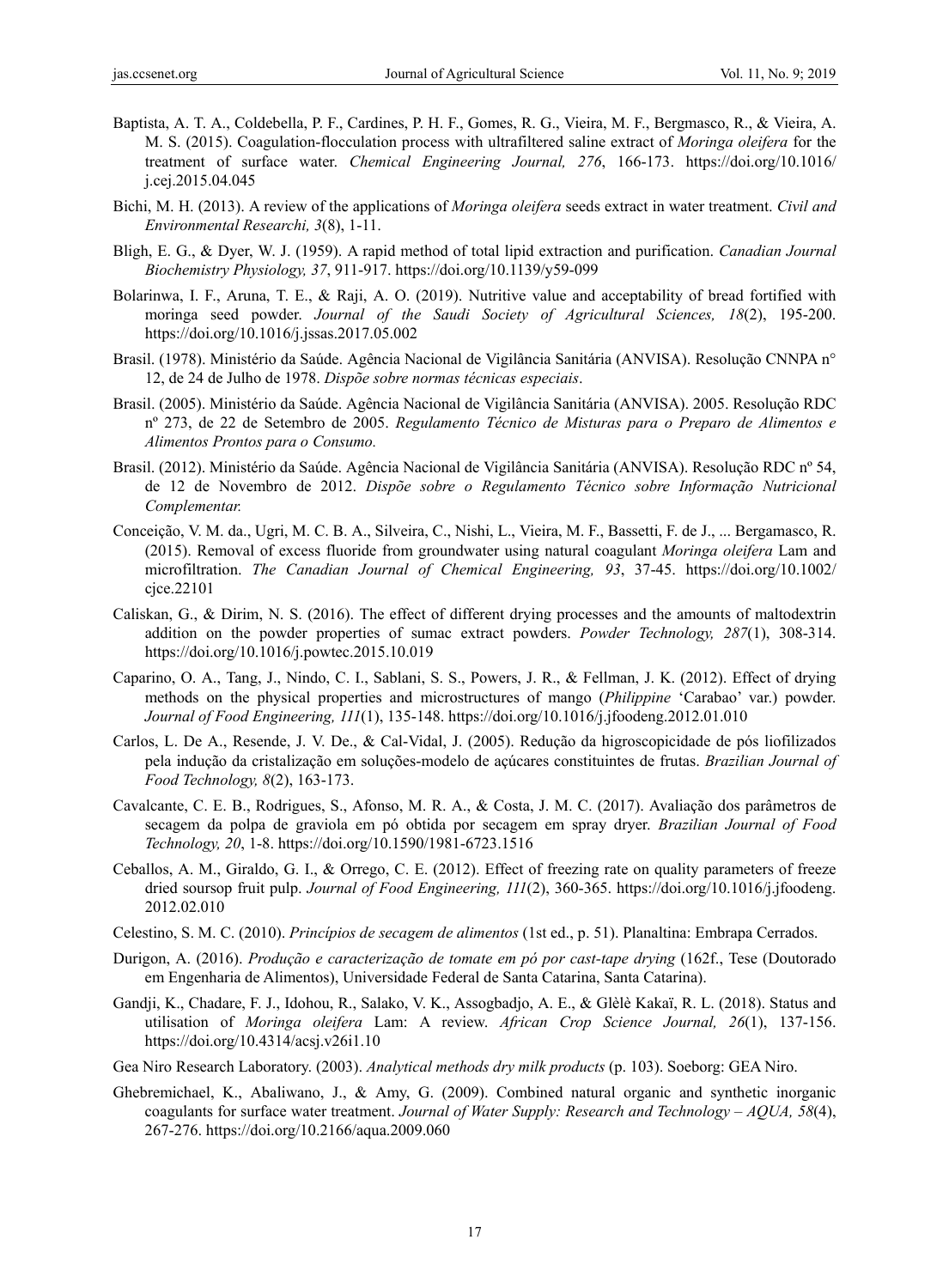- Goula, A. M., & Adamopoulos, K. G. (2010). A new technique for spray drying orange juice concentrate. *Innovative Food Science and Emerging Technologies, 11*, 342-351. https://doi.org/10.1016/j.ifset.2009. 12.001
- Ghribi, A. M., Gafsi, I. M., Blecker, C., Danthine, S., Attia, H., & Besbes, S. (2015). Effect of drying methods on physic-chemical and functional properties of chickpea protein concentrates. *Journal of Food Engineering, 165*, 179-188. https://doi.org/10.1016/j.jfoodeng.2015.06.021
- Hamid, S. H. A., Lananan, F., Khatoon, H., Jusoh, A., & Endut, A. (2016). A study of coagulating protein of *Moringa oleifera* in microalgae bioflocculation. *International Biodeterioration & Biodegradation, 30*, 1-8. https://doi.org/10.1016/j.ibiod.2016.03.027
- Hausner, H. H. (1967). Friction conditions in a mass of metal powder. *Powder Metallurgy, 3*, 7-13.
- Hawkes, S. J. (2004). The concept of density. *Journal of Chemical Education, 81*(1), 14-15. https://doi.org/ 10.1021/ed081p14
- Instituto Adolfo Lutz. (2008). *Métodos físico-químicos para análise de alimentos* (4th ed., Volume 1, p. 1020). São Paulo: Instituto Adolfo Lutz.
- Krokida, M. K., & Maroulis, Z. B. (1997). Effect of drying method on shrinkage and porosity. *Drying Technology, 15*(10), 2441-2458. https://doi.org/10.1080/07373939708917369
- Lavoie, F., Cartilier, L., & Thibert, R. (2002). New methods characterizing avalanche behavior to determine powder flow. *Pharmaceutical Research, 19*, 887-893. https://doi.org/10.1023/A: 1016125420577
- Lavoyer, F. C. G. (2012). *Estudo da secagem de polpa de coco verde em leito de jorro e viabilidade de sua utilização na indústria* (74 f, Dissertação, Mestrado em Engenharia e Ciência de Alimentos, Universidade Estadual Paulista "Júlio de Mesquita Filho", São José do Rio Preto).
- Leone, A., Spada, A., Battezzati, A., Schiraldi, A., Aristil, J., & Bertoli, S. (2015). Cultivation, genetic, ethnopharmacology, phytochemistry and pharmacology of *Moringa oleifera* leaves: An Overview. *International Journal of Molecular Sciences, 16*(6), 12791-12835. https://doi.org/10.3390 / ijms160612791
- Macambira, G. M., Rabello, C. B. V., Navarro, M. I. V., Ludke, M. C. M. M., Silva, J. C. R., Lopes, E. C., ... Silva, D. A. (2018). Caracterização nutricional das folhas de *Moringa oleifera* (MOL) para frangos de corte. *Arquivo Brasileiro de Medicina Veterinária e Zootecnia, 70*(2), 570-578. https://doi.org/10.1590/ 1678-4162-9522
- Madrona, G. S., Scapim, M., Tonon, L. A. C., Reis, M. H. M., Paraiso, C. M., & Bergamasco, R. (2017). Use of *Moringa oleifera* in a combined coagulation-filtration process for water treatment. *Chemical Engineering Transactions, 1*, 1195-1200.
- Medeiros, M. L., & Lannes, S. C. S. (2010). Propriedades físicas de substitutos do cacau. *Ciência e Tecnologia de Alimentos, 30*, 243-253. https://doi.org/10.1590/S0101-20612010000500037
- Moreira, T. B., Rocha, E. M. F. F., Afonso, M. R. A., & Costa, J. M. C. (2013). Comportamento das isotermas de adsorção do pó da polpa de manga liofilizada. *Revista Brasileira de Engenharia Agrícola e Ambiental, 17*(10), 1093-098.
- Moyo, B., Masika, P. J., Hugo, A., & Muchenje, V. (2011). Nutritional characterization of moringa (*Moringa oleifera* Lam.) leaves. *African Journal of Biotechnology, 10*(60), 12925-12933. https://doi.org/10.5897/ AJB10.1599
- Murakami, F. S., Mendes, C., Pereira, R. N., Valente, B. R., Franchi, S. M., & Silva, M. A. S. (2009). Estudo de estabilidade de comprimidos gastro-resistentes contendo 20 mg de Omeprazol. *Latin American Journal of Pharmacy, 28*(5), 645-652.
- Ndabigengesere, A., Narasiah, K. S., & Talbot, B. G. (1995). Active agents and mechanism of coagulation of turbid waters using *Moringa oleífera*. *Water Research, 29*(2), 703-710. https://doi.org/10.1016/0043-1354 (94)00161-Y
- Nwaiwu, N. E., Ibrahim, W. I., & Raufu, I. A. (2012). Antiseptic and coagulation properties of crude extracts of *Moringa oleifera* seeds from north east of Nigeria. *Journal of Applied Phytotechnology in Environmental Sanitation, 1*(2), 51-59.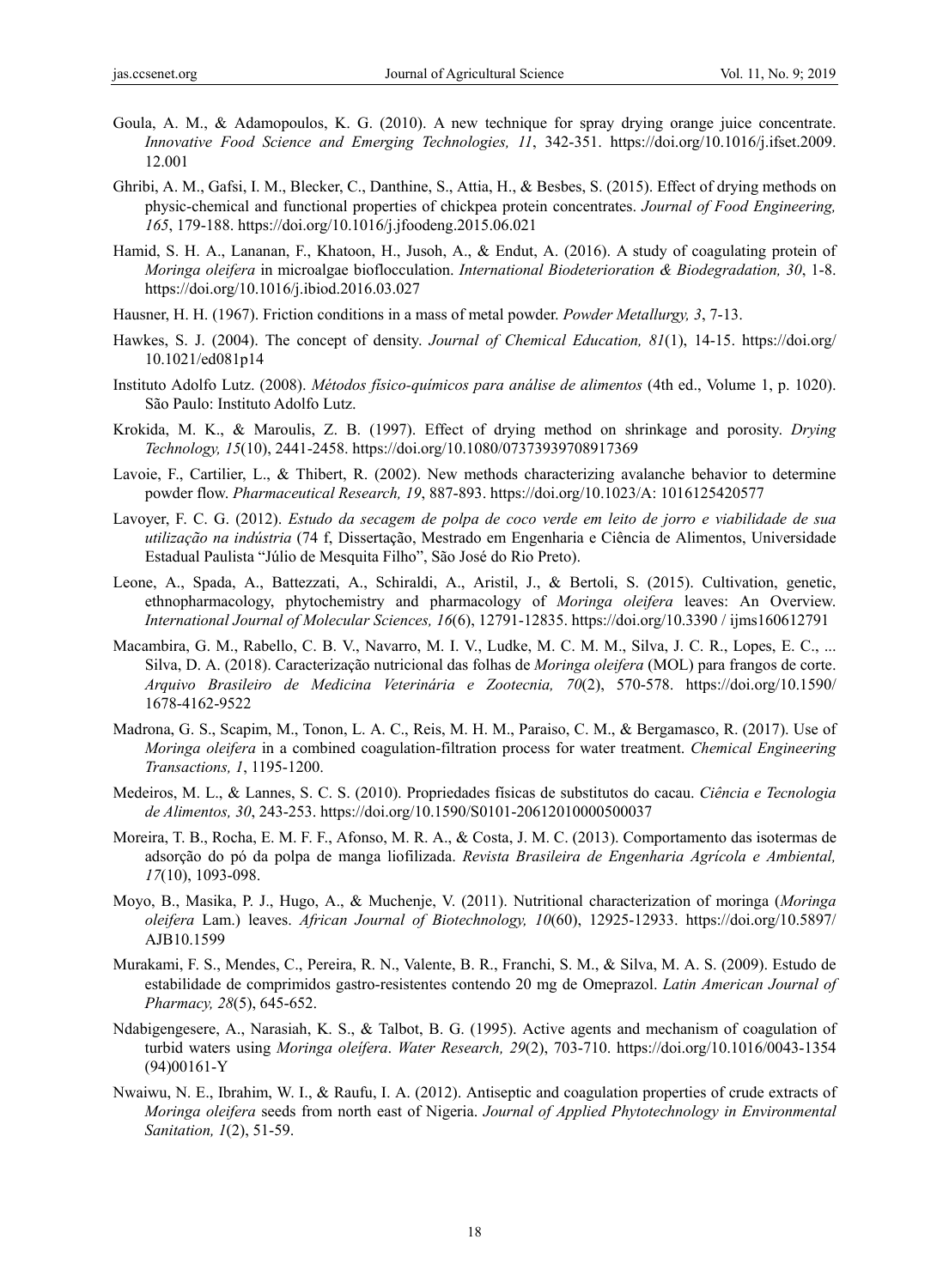- Oberoi, D. P. S., & Sogi, D. S. (2015). Effect of drying methods and maltodextrin concentration on pigment contente of watermelon juice powder. *Journal of Food Engineering, 165*, 172-178. https://doi.org/10.1016/ j.jfoodeng.2015.06.024
- Oliveira, G. S. (2012). *Aplicação do processo de liofilização na obtenção de cajá em pó: avaliação das características físicas, físico-químicas e higroscópicas* (85 f, Dissertação, Mestrado em Ciência e Tecnologia de Alimentos, Universidade Federal do Ceará, Fortaleza).
- Oliveira, M. I. S., Tonon, R. V., Nogueira, R. I., & Cabral, L. M. C. (2013). Estabilidade da polpa de morango atomizada utilizando diferentes agentes carreadores. *Brazilian Journal of Food Technology, 16*(4), 310-318. https://doi.org/10.1590/S1981-67232013005000037
- Palou, E., Barbosa-Cánovas, G. V., Welti-Chanes, J., & Swanson, B. G. (1999). Polyphen oloxidase activity and color of blanched and high hydrostatic pressure treated banana puree. *Journal Food Science, 64*(1), 42-45. https://doi.org/10.1111/j.1365-2621.1999.tb09857.x
- Passos, R. M., Santos, D. M. C., Silva, B. S., Bery, C. C. S., Santos, J. A. B., & Silva, G. F. (2012). *Influência da secagem solar na composição físico-química da folha e vagem da Moringa oleífera Lam*. Encontro Nacional da Moringa, Campina Grande.
- Pathare, P. B., Opara, U. L., & Al-Said, F. A.-J. (2013). Colour measurement and analysis in fresh and processed foods: A review. *Food and Bioprocess Technology, 6*(1), 36-60. https://doi.org/10.1007/s11947-012-0867-9
- Phomkaivon, N., Surojanametakul, V., Satmalee, P., Poolperm, N., & Dangpium, N. (2018). Thai purple sweet potato flours: Characteristic and application on puffed starch-based snacks. *Journal of Agricultural Science, 10*(11), 171-184. https://doi.org/0.5539/jas.v10n11p171
- Ribeiro, E. P., & Seravalli, E. A. G. (2007). *Química de alimentos* (2nd ed.). São Paulo: Blucher.
- Samoticha, J., Wojdylo, A., & Lech, K. (2016). The influence of different the drying methods on chemical composition and antioxidant activity in chokeberries. *Food Science and Technology, 66*, 484-489. https://doi.org/10.1016/j.lwt.2015.10.073
- Santhalakshmy, S., Bosco, S. J. D., Francis, S., Sabeena, M. (2015). Effect of inlet temperature on physicochemical properties of spray-dried jamun fruit juice powder. *Powder Technology, 274*, 37-43. https://doi.org/10.1016/j.powtec.2015.01.016
- Santos, D. C. (2016). *Obtenção de umbu-cajá em pó pelo processo de liofilização e sua utilização no processamento de sorvetes prebióticos* (296f., Tese (Doutorado em Engenharia Agrícola), Universidade Federal de Campina Grande, Campina Grande).
- Silva, F. A. S., & Azevedo, C. A. V. (2016). The Assistat Software Version 7.7 and its use in the analysis of experimental data. *African Journal Agricultural Research, 11*, 3733-3740. https://doi.org/10.5897/AJAR 2016.11522
- Sogi, D. S., Siddiq, M., & Dolan, K. D. (2015). Total phenolics, carotenoids and antioxidant properties of Tommy Atkin mango cubes as affected by drying techniques. *Food Science and Technology, 62*, 564-568. https://doi.org/10.1016/j.lwt.2014.04.015
- Sousa, S. F., Silva, F. B., Araújo, A. C., & Gomes, J. P. (2018). Determinação das propriedades físicas e físico-químicas de pêssegos cultivar Rubimel. *Revista Brasileira de Tecnologia Agroindustrial, 12*(02), 2627-2644.
- Souza, J. M. L. de., Álvares, V. de S., Leite, F. M. N., Reis, F. S., & Felisberto, F. Á. V. (2008). Caracterização físico-química de farinhas oriundas de variedades de mandioca utilizadas no vale do Juruá, Acre. *Acta Amazonica, 38*(4), 761-766. https://doi.org/10.1590/S0044-59672008000400021
- Staniforth, J. (2005). Fluxo de Pós. In M. E. Aulton (Ed.), *Delineamento de formas farmacêuticas* (pp. 208-221). Porto Alegre: Artmed.
- Teixeira, E. M. B., Carvalho, M. R. B., Neves, V. A., Lima, T. M. A., & Pereira, L. A. (2013). Caracterização de hambúrguer elaborado com farinha de folhas de moringa. *Brazilian Society for Food and Nutrition, 38*(3), 220-232.
- Temóteo, J. L. M., Gomes, E. M. S., Silva, E. V. L., Correia, A. G. S., & Sousa, J. S. (2012). *Avaliação de vitamina c, acidez e pH em polpas de acerola, cajá e goiaba de uma marca comercializada em Maceió-Alagoas*. Congresso Norte Nordeste de Pesquisa e Inovação, 7. *Anais...* Palmas, Brazil.